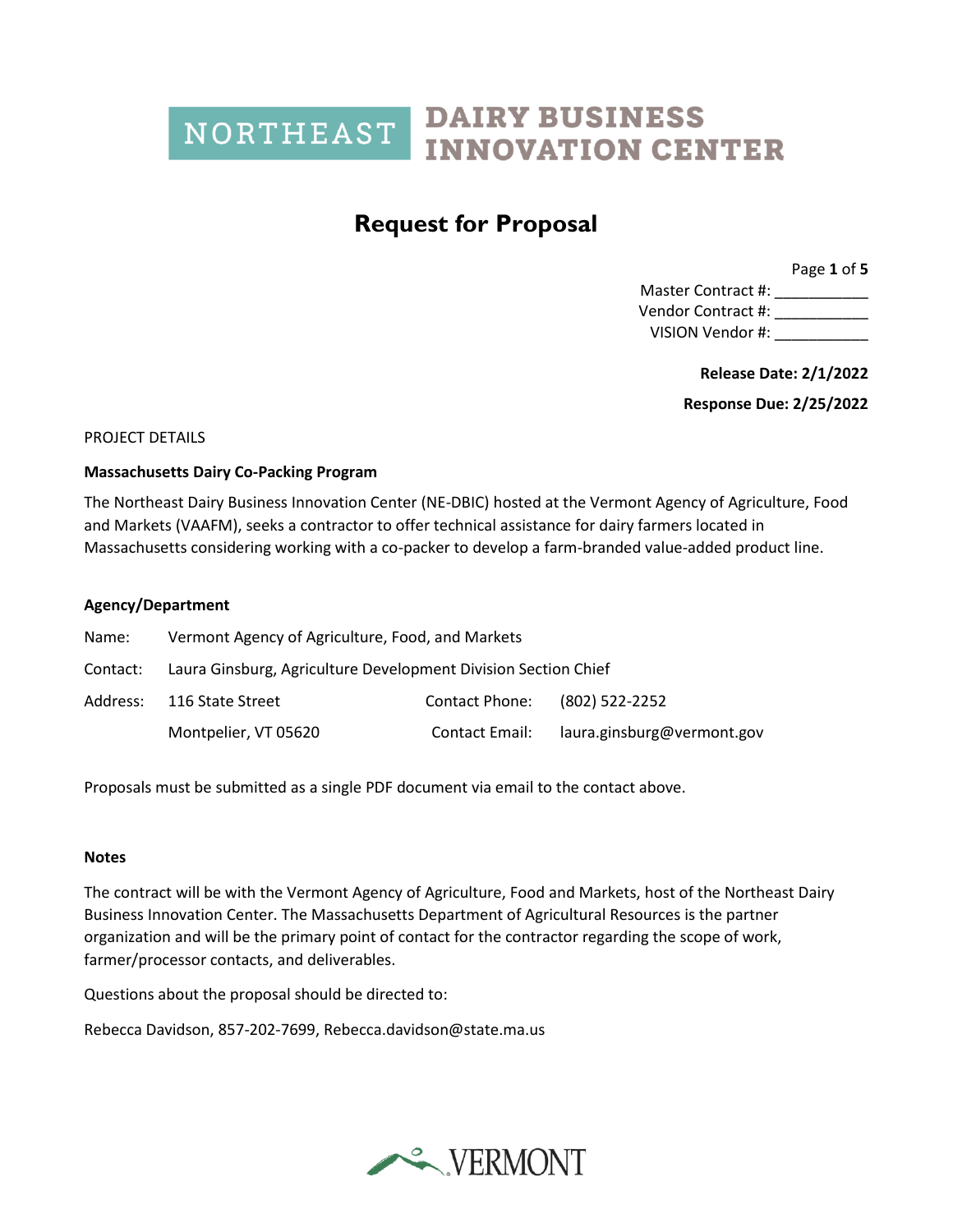### **Request for Proposal**

Page **2** of **5**

Master Contract #: \_\_\_\_\_\_\_\_\_\_\_\_\_ Vendor Contract #: \_\_\_\_\_\_\_\_\_\_\_ VISION Vendor #:

**TIMELINE**\* Release Date: 2/1/2022 Responses Due: 2/25/2022 Contract Start Date: 3/21/2022 Contract End Date: 9/1/2023 *\*To be finalized after proposals are received and negotiated*

### **BUDGET**

Maximum budget for project: \$45,000

### **PROJECT BACKGROUND**

In 2019, the Northeast Dairy Business Innovation Center (NE-DBIC), hosted by the Vermont Agency of Agriculture, Food and Markets (VAAFM) was named one of three national USDA Dairy Business Innovation Initiative centers. The NE-DBIC supports a wide array of opportunities for dairy farmers of cows, goats, and sheep, and value-added processors across the Northeast region of the United States including New England, New England, Delaware, New Jersey, New York, and Pennsylvania. As a state represented within the target region of the NE-DBIC, this project will focus on diversification opportunities for Massachusetts dairy farmers.

In Massachusetts, and across the region, the dairy industry is facing substantial economic challenges. When costs of production exceed the price of milk received, dairy farms are unable to profit on their enterprise, and due to economies of scale, smaller dairy farms face greater stress. The low price of milk, coupled with changing consumer preferences and high costs of production, has led to a steady decline in the number of dairy farms in Massachusetts and across New England.

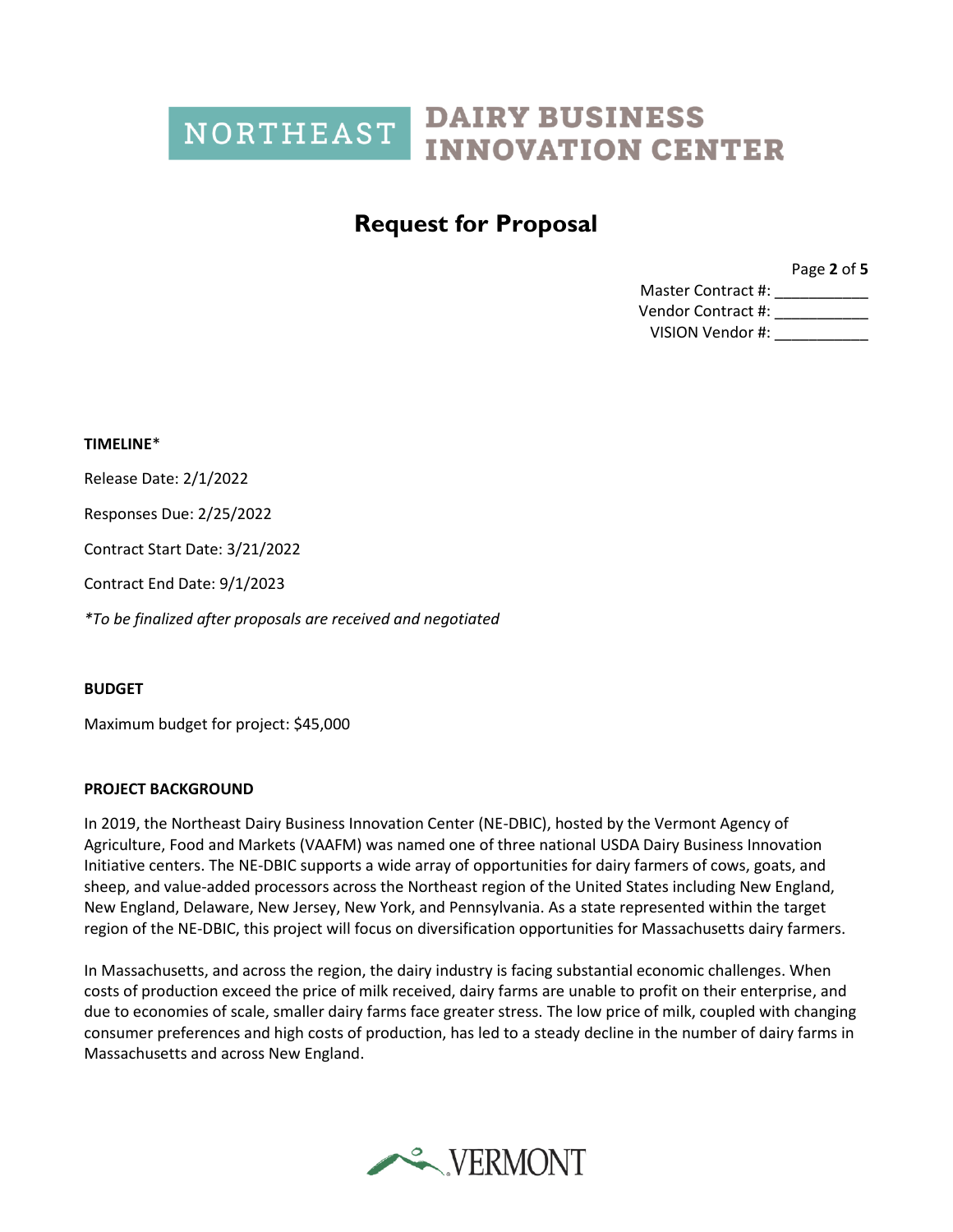## **Request for Proposal**

Page **3** of **5**

Master Contract #: \_\_\_\_\_\_\_\_\_\_ Vendor Contract #: \_\_\_\_\_\_\_\_\_\_\_ VISION Vendor #:

However, with a strong consumer demand for locally-produced dairy, and awareness of the environmental and economic benefits of small farms, significant opportunities exist for Massachusetts dairy farmers to access marketing channels and increase their profits. Accessing consumer markets is a critical opportunity for many dairy farmers, yet one with significant barriers and challenges.

Research and interviews with dairy processors in Massachusetts, revealed that co-packing at existing facilities with excess capacity presented a unique opportunity for dairy farmers to pilot and develop a value-added product line. However, dairy farmers will inevitably require technical guidance to consider whether this opportunity will be feasible for them. Due to the narrow scope of the concept, and the innovative nature of dairy co-packing, this exploration lends itself to a cohort approach where farmers can debrief and learn as a group.

The contractor(s) selected for this project will propose a workplan which serves a group of 3-5 dairy farmers that are ready to partner with a co-packer and begin exploring the development of a value-added product line. Each farmer will receive one-on-one business and technical assistance over 12-16 months. Focus areas of technical assistance under this contract will cover aspects of enterprise analysis and feasibility, product planning, negotiating and contracting with a co-packer, and assessing capital or equipment needs. Once a farmer has developed a plan with the Contractor, they will be eligible to receive non-competitive grant funds to assist in making necessary improvements to increase the likelihood of a successful and contract with a co-packer.

### **STATEMENT OF WORK**

The NE-DBIC seeks a contractor, or potentially multiple contractors, to offer technical assistance for dairy farmers considering entering a contract with a co-packer. The opportunity will be available for 3-5 dairy farms and will only be available for enrollment to farms based in Massachusetts. Contractor expectations are as follows:

- 1. Getting up to speed with project concept: March 2022
	- a. Meet with MDAR and NE-DBIC to learn the program history and expected goals and objectives.
	- b. Become familiar with MDAR team research findings and the regulatory framework surrounding small-scale processing in Massachusetts.
- 2. Outreach and Selection of Dairy Farmers: March April 2022
	- a. Using attendance lists from February learning session, and leads as identified by MDAR, reach out directly to participants to determine interest in the technical assistance opportunity.
	- b. Should further outreach be necessary, engage producer associations, buy local organizations, to market the opportunity to their members.

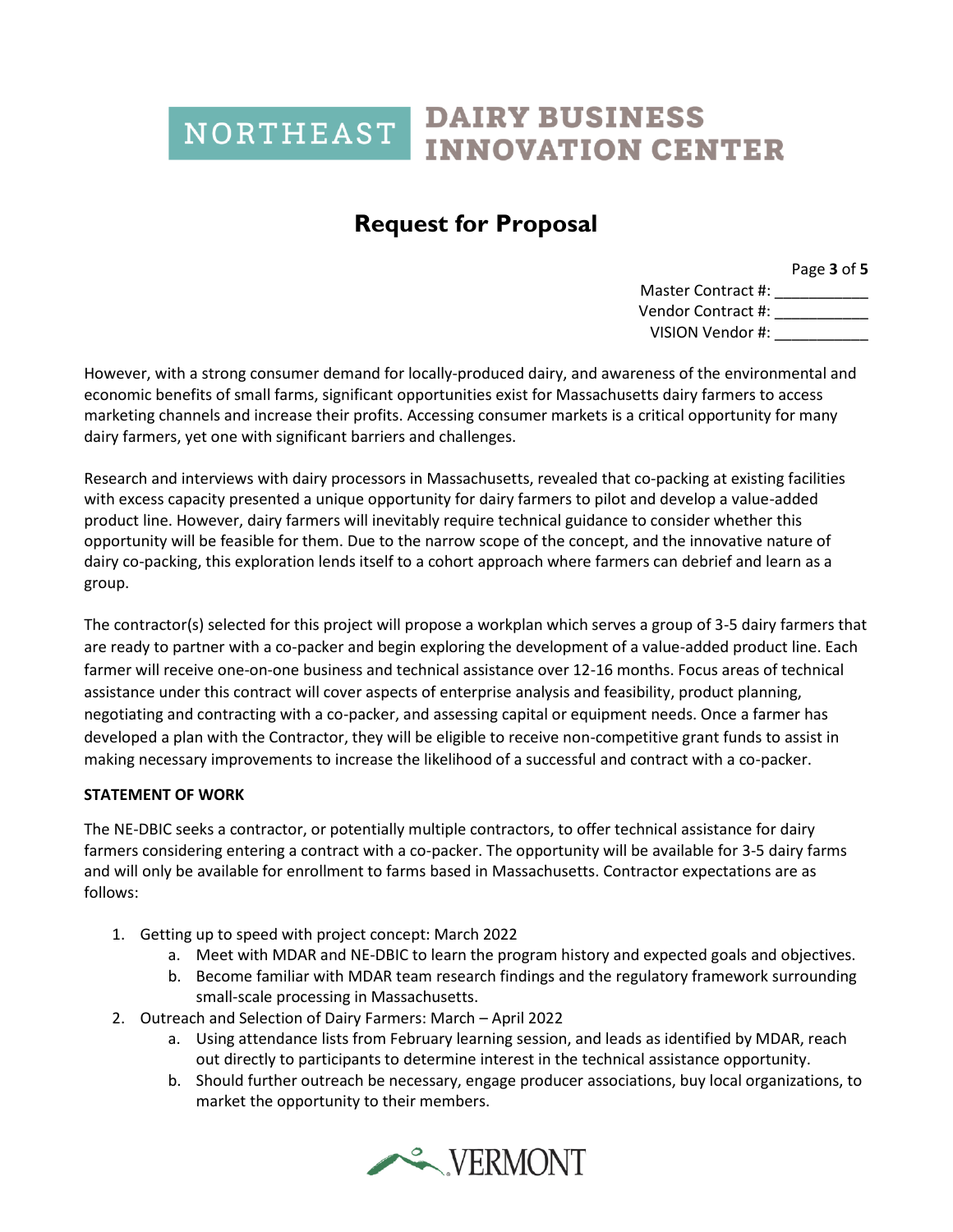## **Request for Proposal**

Page **4** of **5**

Master Contract #: \_\_\_\_\_\_\_\_\_\_\_\_\_ Vendor Contract #: \_\_\_\_\_\_\_\_\_\_\_ VISION Vendor #:

- c. Work with MDAR to develop application to participate in the cohort group.
- d. Review applications with MDAR project partner and identify candidates for technical assistance, based on the strength of application and level of commitment to working with a co-packer.
- 3. Provide one-on-one technical assistance to dairy farmers: May 2022 January 2023
	- a. Meet individually with dairy farmers. Option to meet virtually, on their farm or at co-packing facility. Expectation is to spend 30-40 hours per farmer, and to meet at least once at the farm, and at least once at the co-packing facility.
	- b. Be available for phone and email assistance as needed during contract period.
	- c. Address the following: enterprise analysis and/or feasibility study on development of valueadded product line, provide guidance on regulatory considerations, assist with farmercooperative contract process, connect to subject matter experts, training opportunities, and other relevant topics.
	- d. Develop a plan with the individual farm for use of the grant funds, and assist the farmer to apply for NE-DBIC grant funds, as needed.
- 4. Ensure all interested dairy farmers submit a completed application to NE-DBIC for grant funds: *Funding applications submitted no later than February 2023, for project completion by August 2023.*
	- a. Grant language will be developed by NE-DBIC contract manager and supplied to Contractor no later than June 2022. Grant funds for farmers are available for farmers as needed, and based on completion of necessary enterprise analysis and/or feasibility study.
	- b. Meet individually with dairy farmers to oversee project implementation.

### **TARGET AUDIENCE**

Active dairy farmers (cows) located within Massachusetts, that have attended MDAR-hosted learning session, or otherwise expressed interest in the proposed concept, with a goal of entering into an agreement with a copacker to develop a value-added product line.

### PERFORMANCE MEASURES & DELIVERABLES

- 1. The Contractor will submit to AAFM's contract manager all documentation outlined above, unless otherwise agreed upon during the contract drafting process.
- 2. The Contractor will independently lead events and will provide all facilitation and materials necessary for participating dairy farmers to reach indicated outcomes.